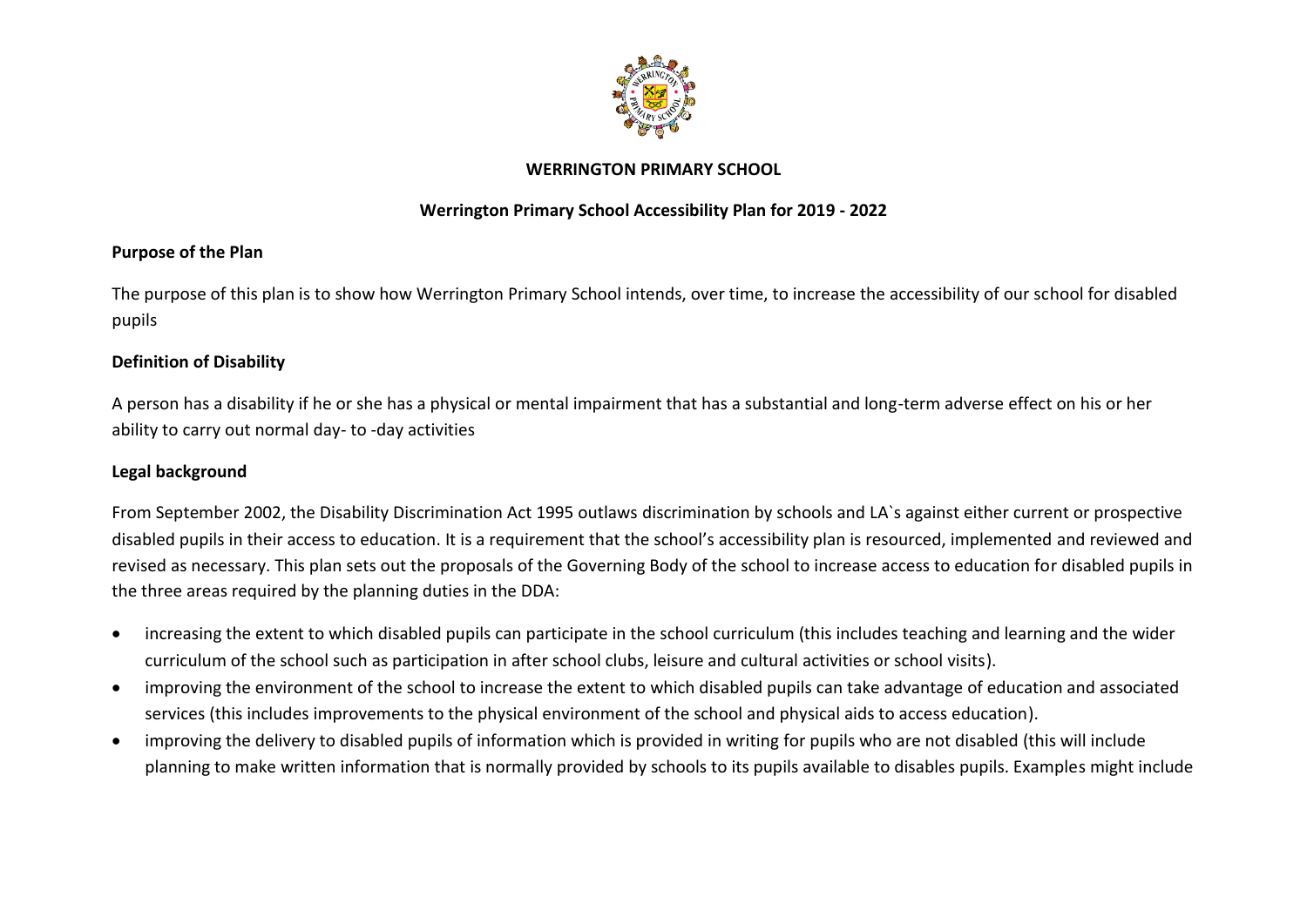hand-outs, timetables, textbooks and information about school events. The information should take account of the pupils` disabilities and the preferred format of pupils and parents and be made available within a reasonable timeframe).

Werrington Primary School aims to treat all stakeholders, including pupils, prospective pupils, staff, governors and other members of the school community favourably and, wherever possible, takes reasonable steps to avoid placing anyone at a substantial disadvantage. The school aims to work closely with disabled pupils, their families and any relevant outside agencies in order to remove or minimise any potential barriers to learning. The school is active in promoting positive attitudes to disabled people in the school and in planning to increase access to education for all disabled pupils.

As part of the school's continued communication with parents, carers and other stakeholders we continually look at ways to improve accessibility through data collection, questionnaires and parental discussions.

#### **Contextual Information**

The school is a one storey building for the majority but does have two classrooms on the first floor. However, the school is built on several levels which does mean that there are four internal short flights of stairs to access all areas on the ground floor including classrooms, the ICT Suite and Library area. The main entrance and school office is also accessed by a short flight of stairs. The school has two disabled toilets and a changing table. Wheelchair access is available into the main building through a separate entrance. There is disabled parking on site. All areas of the school grounds are accessible to wheelchair users.

At present we have no wheelchairs dependent pupils but we have some parents and pupils with mobility impairments.

#### **The Current Range of Disabilities within Werrington Primary School**

The school has children with a range of disabilities which include physical difficulties, moderate and specific learning difficulties. When children enter school with specific disabilities, the school contacts the LA professionals for support and guidance for the school and parents.

We have a number of children who have asthma and all staff are aware of these children. Inhalers are kept in the classrooms.

We have competent First Aiders and Paediatric First Aiders who hold current First Aid certificates. All medication is kept in a central safe and secure place which has easy access for First Aiders and staff members. Administration of Medicines consent forms are filled in by parents outlining the illness and amount and time of medication. All medication that is given is recorded.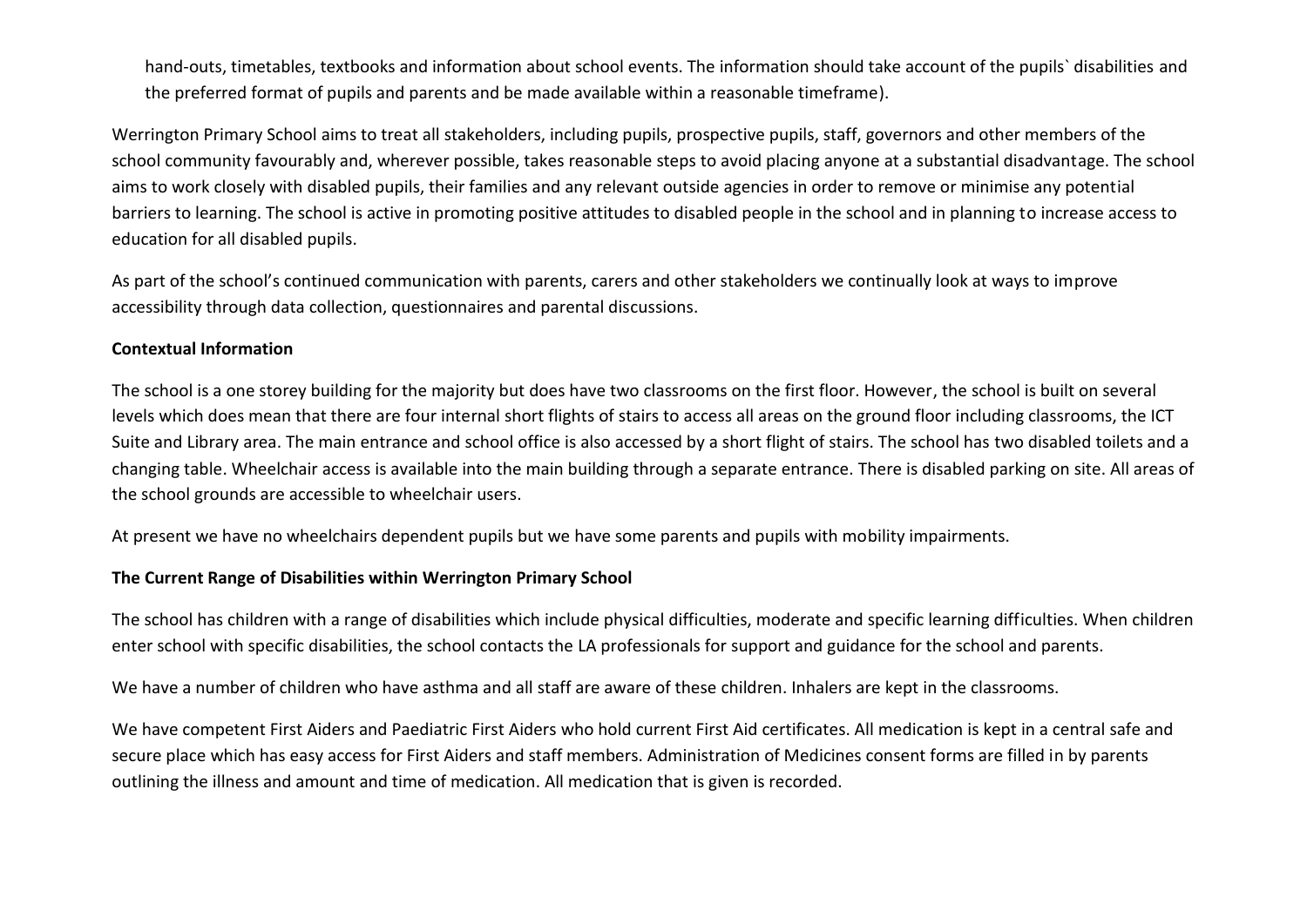# **Werrington Primary School**

# **Accessibility Plan 2019-2022**

| <b>Equality and Inclusion</b>                      |                                         |                   |                     |               |  |  |  |
|----------------------------------------------------|-----------------------------------------|-------------------|---------------------|---------------|--|--|--|
| <b>Action</b>                                      | <b>Success criteria</b>                 | Lead person       | <b>Timescale</b>    | <b>Review</b> |  |  |  |
| To ensure that the                                 | Adherence to legislation.               | P.McLauchlan      | From                |               |  |  |  |
| <b>Accessibility Plan becomes an annual</b>        |                                         |                   | September           |               |  |  |  |
| agenda item at Autumn Term Resources               |                                         |                   | 2019                |               |  |  |  |
| Meetings.                                          |                                         |                   |                     |               |  |  |  |
| To ensure that all policies consider the           | Policies reflect current legislation.   | P.McLauchlan      | <b>From January</b> |               |  |  |  |
| implications of disability access and<br>equality. |                                         |                   | 2019                |               |  |  |  |
| Arrange and deliver training opportunities         | All staff fully aware of the new        | <b>G</b> Craig    | Ongoing             |               |  |  |  |
| on the SEND Code Of Practice 2014.                 | <b>SEND Reforms September 2014</b>      |                   |                     |               |  |  |  |
| Increase access to the curriculum by:              |                                         |                   |                     |               |  |  |  |
| <b>Action</b>                                      | <b>Success criteria</b>                 | Lead person       | <b>Timescale</b>    | <b>Review</b> |  |  |  |
| Increase access to the curriculum for pupils       | All pupils able to access school's      | SLT/              | Ongoing             |               |  |  |  |
| with a disability - SENCO to implement any         | curriculum SEND pupils make good        | <b>Curriculum</b> |                     |               |  |  |  |
| advice from any outcomes from internal             | progress across the curriculum from     | <b>Team</b>       |                     |               |  |  |  |
| monitoring and outside agencies                    | their starting point and have access to |                   |                     |               |  |  |  |
|                                                    | trips and visits                        |                   |                     |               |  |  |  |
| Audit books/ resources to ensure positive          | Books/ resources available and being    | P.McLauchlan      | On going            |               |  |  |  |
| images of pupils with disabilities are             | used which show positive images of      |                   |                     |               |  |  |  |
| portrayed.                                         | pupils with disabilities.               |                   |                     |               |  |  |  |
|                                                    |                                         |                   |                     |               |  |  |  |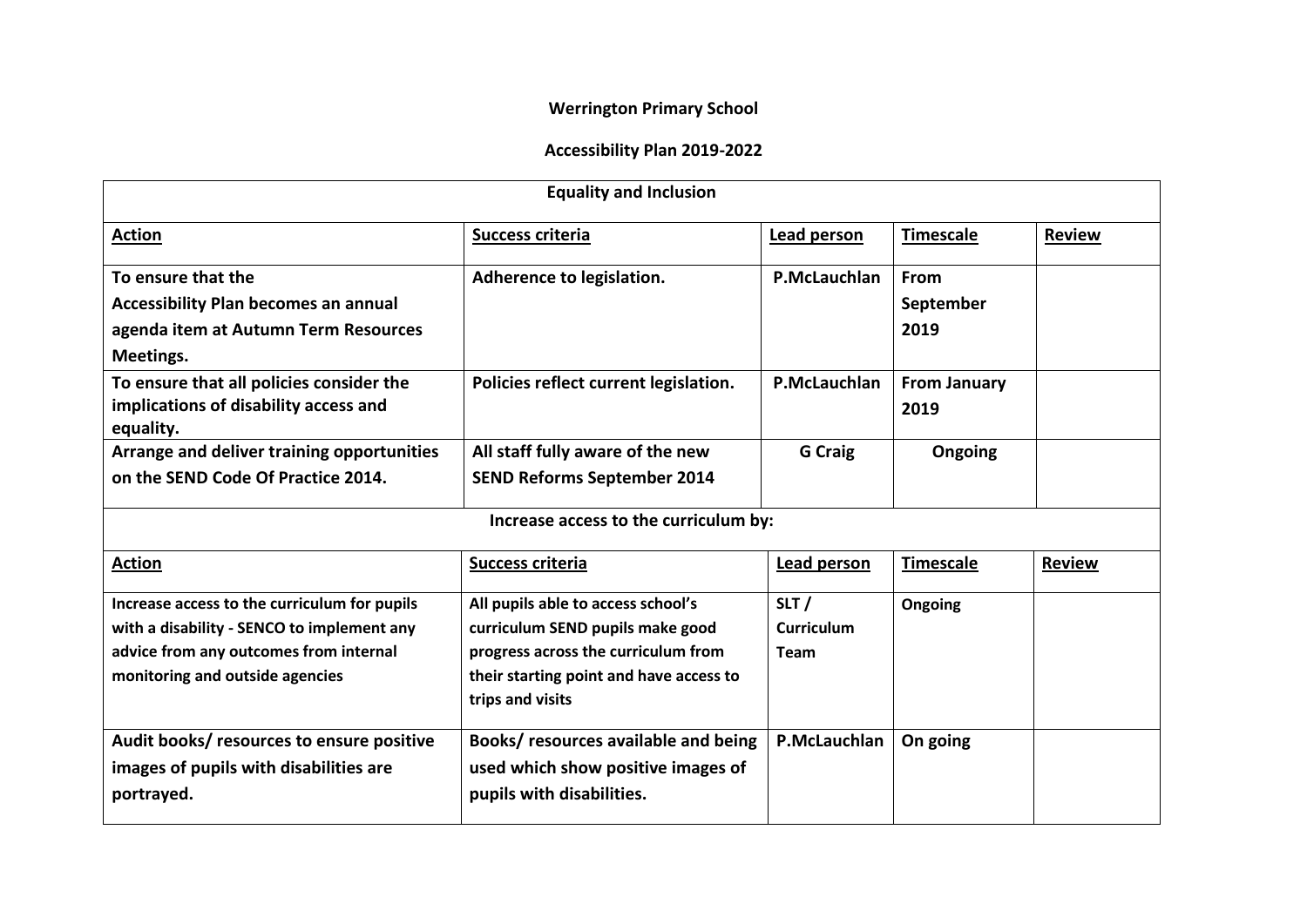| Autism Awareness training completed by all<br>teaching staff and TA's Supporting pupils<br>with ASD                          | Increased awareness of supporting<br>pupils with ASD. Effective and<br>consistent strategies being used by<br>staff.                                            | <b>G</b> Craig                       | Ongoing          |               |  |  |  |
|------------------------------------------------------------------------------------------------------------------------------|-----------------------------------------------------------------------------------------------------------------------------------------------------------------|--------------------------------------|------------------|---------------|--|--|--|
| To provide specialist equipment to promote<br>participation in learning by all pupils e.g.<br>writing slopes, headphones     | Children will develop independent<br>learning skills.                                                                                                           | <b>G</b> Craig                       | On going         |               |  |  |  |
| Increase access to the physical environment by:                                                                              |                                                                                                                                                                 |                                      |                  |               |  |  |  |
| <b>Action</b>                                                                                                                | <b>Success criteria</b>                                                                                                                                         | Lead person                          | <b>Timescale</b> | <b>Review</b> |  |  |  |
| Investigate the costs for ramps and railings<br>to be installed to the Out of School Club and<br><b>Main School Entrance</b> | Ramp and railings installed which<br>allow easier access to the main areas<br>in school                                                                         | <b>Resources</b><br><b>Committee</b> | On going         |               |  |  |  |
| Maintain safe access for visually impaired<br>people                                                                         | Check condition of yellow paint on<br>step edges regularly<br>Check exterior lighting is working on<br>a regular basis<br>Install additional emergency lighting | <b>Resources</b><br><b>Committee</b> | On going         |               |  |  |  |